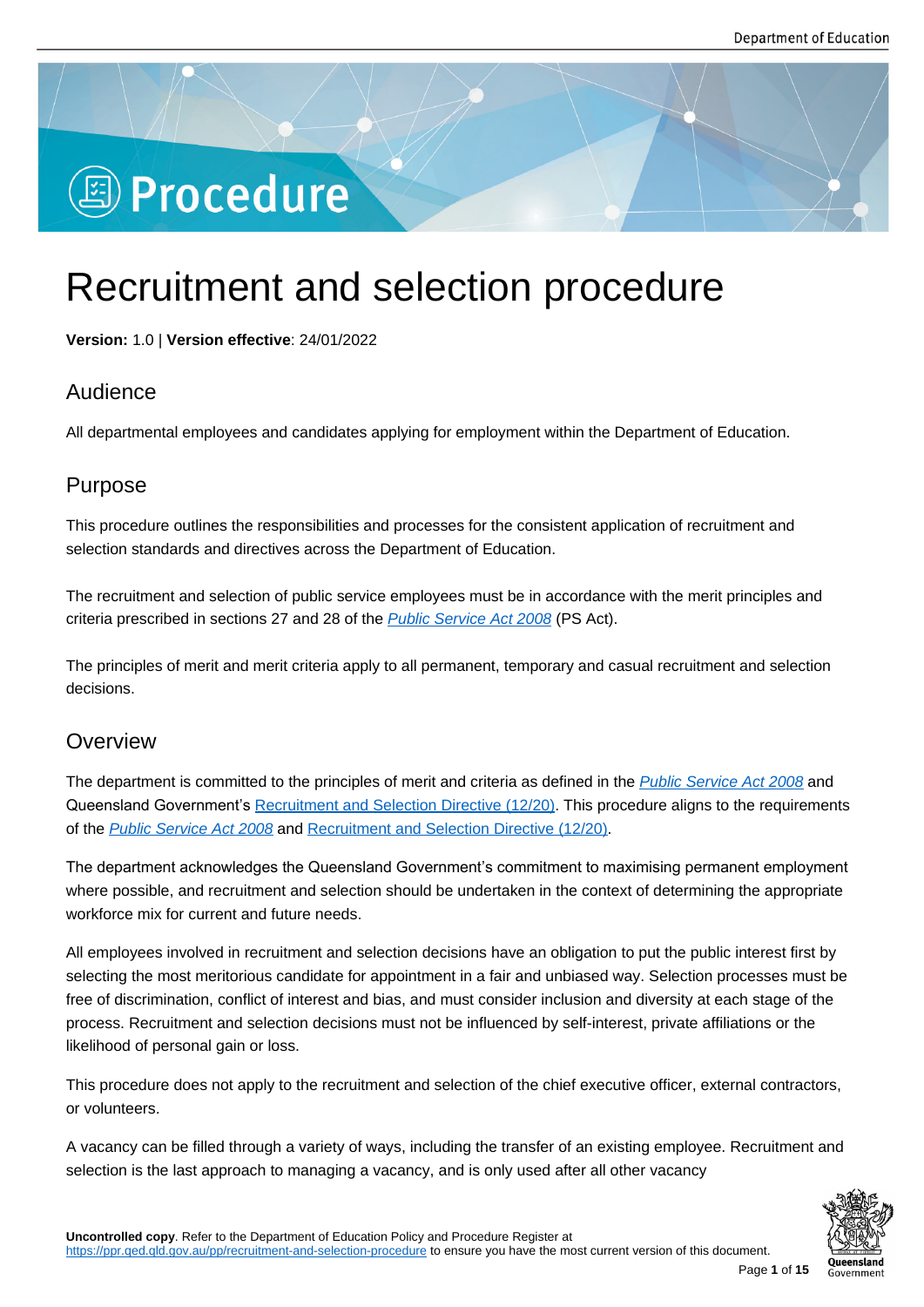management approaches are considered. See the Recruitment and Selection Resource (DoE employees only) for further information.

Where a vacancy is exempt from advertising in ac[cordance with the Recruitment and Se](https://staff.learningplace.eq.edu.au/learning/Lists/CourseCatalogue/ViewCourse.aspx?List=8fc26d05-82c1-4d5e-9ac9-7585c03ab2bf&ID=184)lection Directive (12/20), the principles of merit continue to apply.

# **Responsibilities**

#### **Candidate**

- understand the role they are applying for to ensure they have VISA work rights for Australia (if applicable) and for Queensland public service employment
- provide an honest account of qualifications, skills, capabilities, and any mandatory requirements of the role (including mandatory registrations and authority for working w[ith children\)](https://immi.homeaffairs.gov.au/visas/getting-a-visa/visa-finder/work)
- seek feedback as desired
- maintain confidentiality of selection processes.

#### **Panel Chair (hiring manager)**

- undertake recruitment and selection resource training (training via The Learning Place (DoE employees only) must have been completed within the preceding year for executive and equivalent recruitment)
- understand and apply the principles of merit and the Department of Education's standards of practice to all recruitment and selection processes
- ensure an approved role description is available
- develop a recruitment strategy and, with the panel members, choose appropriate selection tools
- manage the request to hire and approval processes
- form and manage appropriate panels commensurate with the role and the position, including the consideration of inclusion and diversity
- declare actual, perceived and potential conflicts of interest, actively participate in strategies to resolve the conflict, including removing themselves or members of the panel to manage the conflict before entering into the selection process
- declare the absence of actual, perceived and potential conflicts of interest for themselves and the panel members before entering into the selection process
- ensure all candidates are treated consistently, ethically and fairly
- provide factual and professional advice to panel members relating to all recruitment and selection matters
- is not pressured or influenced by other panel members, the delegate or an external party in determining the selection outcome
- prepare the selection report and provide all relevant documentation to the decision maker (HR delegate), including Minority Reports
- provide quality feedback to candidates as requested

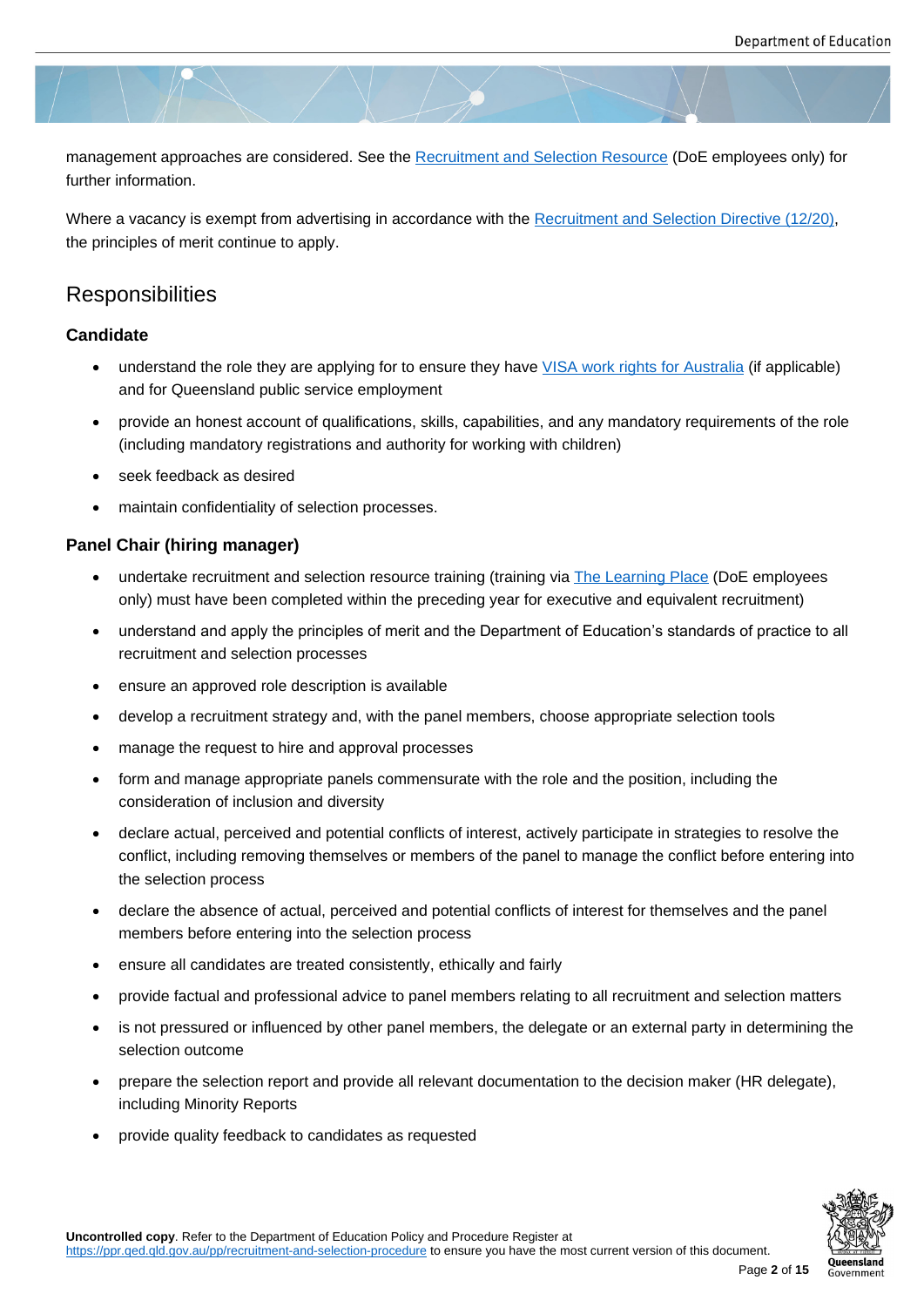- maintain records relating to the recruitment and selection of employees in accordance with the Whole of Government General Retention and Disposal Schedule (GRDS)
- maintain strict confidentiality at all times.

#### **Panel [Members \(including independent panel members\)](https://www.forgov.qld.gov.au/information-and-communication-technology/recordkeeping-and-information-management/recordkeeping/retention-disposal-and-destruction-of-records/search-for-a-retention-and-disposal-schedule/general-retention-and-disposal-schedule-grds)**

- understand and apply the principles of merit and the department's standards of practice to all recruitment and selection processes
- declare actual, perceived and potential conflicts of interest and actively participate in strategies to resolve the conflict of interest in the public interest
- declare the absence of actual, perceived and potential conflicts of interest
- independently assesses candidates for positions
- contribute to the development of the recruitment strategy and selection tools, as required
- ensure all candidates are treated consistently, ethically and fairly
- provide factual and professional advice relating to all recruitment and selection matters
- is not pressured or influenced by other panel members, the delegate or an external party in determining the selection outcome
- assist with final recommendation for the selection report, and, if required, submit a Minority Report
- provide feedback to candidates as requested
- maintain strict confidentiality at all times.

#### **Decision maker (HR Delegate)**

- must not be a member of the selection panel
- understand and apply the principles of merit and the Department of Education's standards of practice to all recruitment and selection processes
- must declare actual, perceived and potential conflicts of interest OR the absence of a conflict of interest with the panel and candidates
- review all documentation to decide on the outcome of the selection process
- must be satisfied the proposed appointee is the most meritorious and, where applicable the selection process complies with the Public Service Act 2008 and the Recruitment and Selection Directive (12/20)
- is not pressured or influenced by others or an external party in determining the appointment outcome
- must act and make decisions in a way that is compatible wi[th human rights and the](https://www.forgov.qld.gov.au/documents/directive/1220/recruitment-and-selection) *Human Rights Act 2019* (Qld).
- $\bullet$  for more information refer to the  $HR$  Delegations (DoE employees only).

#### **HR Br[anch](https://www.legislation.qld.gov.au/view/whole/html/asmade/act-2019-005)**

 provide timely advice on role de[scriptions, establ](https://intranet.qed.qld.gov.au/Services/HumanResources/payrollhr/personaldetailspay/Pages/mydelegations.aspx)ishment management, vacancy management, and recruitment strategies

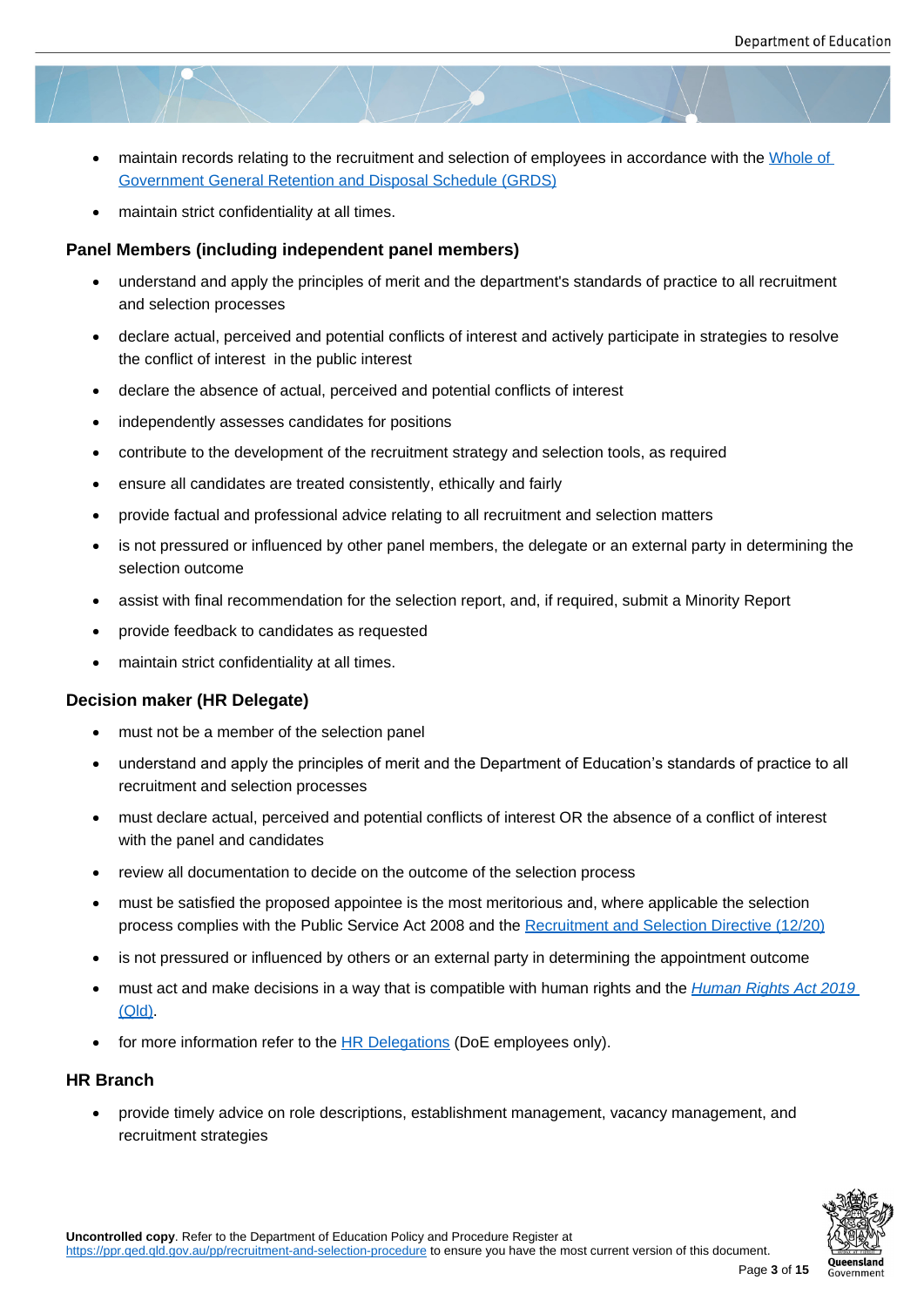- ensure policies and procedures comply with directives relating to employment and recruitment and selection
- advertise positions according to the Recruitment and Selection Directive (12/20) and provide authoritative advice regarding recruitment and selection processes
- conduct required pre-employment checks and process appointments as required
- conduct quality assurance checks o[n executive and equivalent selection process](https://www.forgov.qld.gov.au/documents/directive/1220/recruitment-and-selection)es and selection documentation.

#### Process



*Image 1 Flowchart process for recruitment and selection*

Refer to the Recruitment and Selection Resource (DoE employees only) for additional information and guidance on the recruitment and selection process.

#### **1. Identify [a vacancy to be filled through a](https://staff.learningplace.eq.edu.au/learning/Lists/CourseCatalogue/ViewCourse.aspx?List=8fc26d05-82c1-4d5e-9ac9-7585c03ab2bf&ID=184) recruitment and selection process**

The panel chair (hiring manager) must:

- Ensure the vacancy cannot be filled through industrial means such as:
	- o Placements due to occupational violence, domestic violence court order (DoE employees only), or exceptional hardship grounds (applicable to all employee groups)
	- o Transfer, including relocation (applicable to all employee groups)
	- o Maximisation of ho[urs \(DoE employees o](https://ppr.qed.qld.gov.au/attachment/occupational-violence-prevention-procedure.pdf)[nly\) and hours management \(a](https://intranet.qed.qld.gov.au/about/PrioritiesandInitiatives/EndingDFV/Pages/EmployeeSupports.aspx)pplicable to cleaners, teacher aides, and AO2 Administrative Assistance Enhancement Program (AAEP))
	- o Employment conversions (fixed term temporary to permanent, casual to permanent and appointing a [public service employe](https://intranet.qed.qld.gov.au/Services/HumanResources/payrollhr/awardspayscales/enterprisebargaining)e to a higher classification)
	- o Staff affected through Un-attachment and Relinquishment from position
	- o [Permanent employees aff](https://www.forgov.qld.gov.au/documents/directive/1320/appointing-public-service-employee-higher-classification-level)[ected by workplace change.](https://www.forgov.qld.gov.au/working-in-the-public-service/directives-awards-and-legislation/search-for-directives-policies-circulars-and-guidelines/fixed-term-temporary-employment-directive-0920)
- For all other vacancies, confirm the vacancy through the establishment or school budget solution (for school allocations and sc[hool purchased](https://ppr.qed.qld.gov.au/attachment/unattach-from-position-procedure.pdf) posit[ions\)](https://ppr.qed.qld.gov.au/pp/relinquish-from-position-procedure#search=relinquish%20from%20position)
- Obt[ain an approved and current role description or seek a](https://www.forgov.qld.gov.au/documents/directive/1820/supporting-employees-affected-workplace-change)ssistance of the JEMS Team if the role is specialised or requires updating
- For Senior Executive vacancies (SES profiled positions and s122 fixed-term contracts), confirm with Central Office HR Business Partnering unit (HR Branch) the vacancy can be adve[rtised.](mailto:RoleDescriptions.HUMANRES@qed.qld.gov.au)

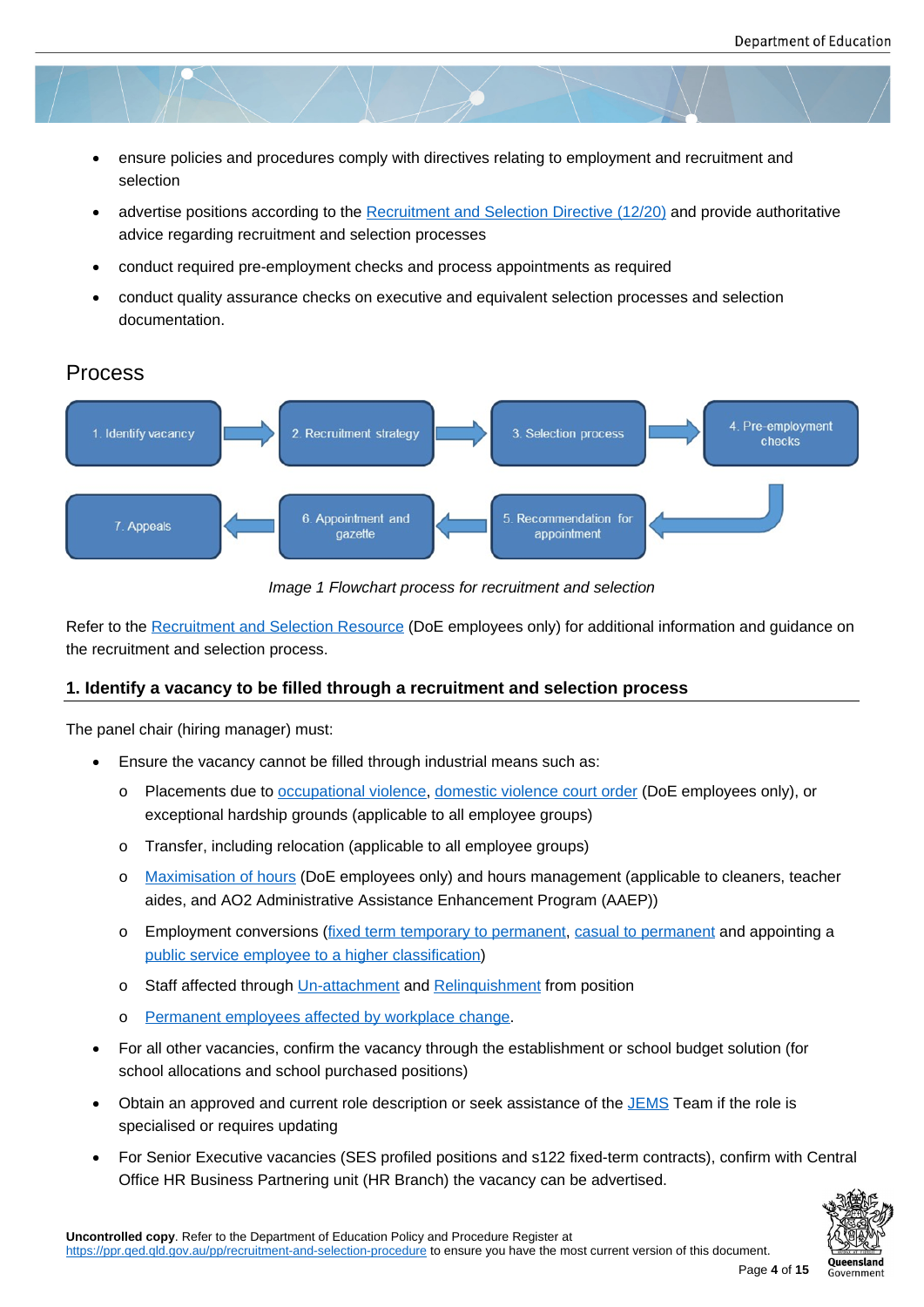The panel chair may seek assistance from the HR Branch in relation to filling vacancies outside a recruitment and selection process.

Where the vacancy is an entry level role or where the role is exempt from advertising under the Recruitment and Selection Directive (12/20) the hiring manager may elect not to advertise the role. For these roles, the principles of merit and the responsibilities of the panel chair, panel members and decision maker must still be applied. An exemption from advertising is not an exemption from ethical decision making. The hiring manag[er must:](https://www.forgov.qld.gov.au/working-in-the-public-service/directives-awards-and-legislation/search-for-directives-policies-circulars-and-guidelines/recruitment-and-selection-directive-1220)

- [Conduct a recruitm](https://www.forgov.qld.gov.au/working-in-the-public-service/directives-awards-and-legislation/search-for-directives-policies-circulars-and-guidelines/recruitment-and-selection-directive-1220)ent and selection process in accordance with the merit principle and criteria prescribed in the PS Act
- Not have a conflict of interest with the recommended candidate
- Seek the approval of the decision maker (HR delegate) to appoint the recommended candidate.

#### **2. Identify recruitment strategy**

A recruitment strategy is based on planning, attracting, selecting, and hiring. Refer to the department's Recruitment and Selection Resource (DoE employees only) for more information.

The panel chair (hiring manager) must:

- [Form a selection](https://staff.learningplace.eq.edu.au/learning/Lists/CourseCatalogue/ViewCourse.aspx?List=8fc26d05-82c1-4d5e-9ac9-7585c03ab2bf&ID=184) panel, ensuring the composition and size of the panel is commensurate with the role. Inclusion and diversity must be considered when selecting panel members
- For executive recruitment, have completed the modules of the Recruitment and Selection Resource (DoE employees only) on **The Learning Place** (DoE employees only) within the last year
- [Ensure all panel memb](https://qed.qld.gov.au/working-with-us/induction/department/human-resources/inclusion-and-diversity)ers understand their responsibilities and apply the principles of merit, including if a role does not require advertising
- Identify an appropri[ate recruitment strate](https://staff.learningplace.eq.edu.au/learning/Lists/CourseCatalogue/ViewCourse.aspx?List=8fc26d05-82c1-4d5e-9ac9-7585c03ab2bf&ID=184)gy (including the use of talent pools and recurring vacancy processes). Refer to the Recruitment and Selection Resource (DoE employees only) for further information
- When advertising the vacancy, complete a request to hire form to advertise internally and/or externally for approval of the decision maker (HR delegate), including:
	- o Advertisement wordi[ng](https://staff.learningplace.eq.edu.au/learning/Lists/CourseCatalogue/ViewCourse.aspx?List=8fc26d05-82c1-4d5e-9ac9-7585c03ab2bf&ID=184)
	- o Working with children authority (Blue card/exemption card confirmation)
	- o Approved role description
	- o [Position number, where applica](https://ppr.qed.qld.gov.au/pp/working-with-children-authority-procedure)ble
	- o Advertising cost centre/internal order number
	- o Reason for the vacancy
	- o Instructions for candidates regarding the application process
	- o Supporting documentation, including the application questionnaire (if applicable).

#### **3. Undertake a selection process**

The selection process will evaluate candidates against the key capabilities of the role. All selection processes must follow the principles of merit when determining the most suitable candidate for a position.

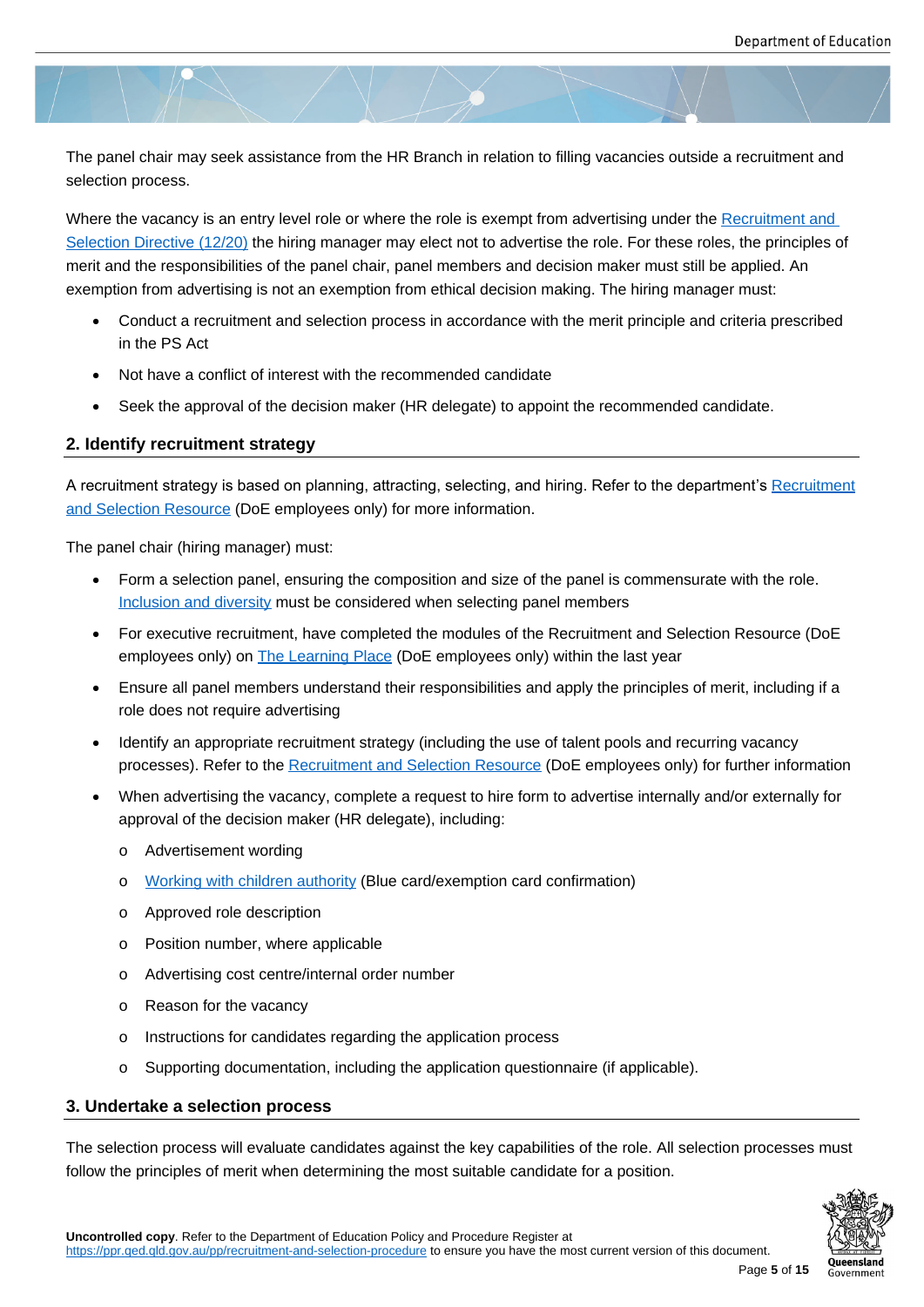Candidates must be truthful and provide honest accounts of their qualifications, experience, skills, and capabilities. Candidates should not overstate or overinflate their application to seek selection.

The panel chair must ensure the selection panel:

- Declares an absence of a conflict of interest OR declares an actual, perceived and potential conflicts of interest. The panel chair must manage actual, perceived and potential conflicts of interest in the public interest
- Conducts a selection process:
	- o [The](https://ppr.qed.qld.gov.au/pp/conflict-of-interest-procedure) selection panel should use selection techniques relevant to the role which enable the panel to assess the overall merit of applicants, and avoid limiting its assessment to one component of merit or one aspect of the process.
		- The department is committ[ed to ensuring that pe](https://www.forgov.qld.gov.au/design-selection-process)ople with disabilities are able to compete for recruitment and promotion. Reasonable adjustment is a key strategy in achieving this outcome. It is an approach to employment where employers examine the physical and organisational barriers which may prevent the employment, limit the performance or curtail the advancement of people with disabilities.
- Validates the selection through reference checks and the department's referee report template (DoE employees only). At a minimum, reference checking must be conducted in relation to the applicant recommended for appointment.
	- o Reference checking for oth[er applicants is at](https://www.forgov.qld.gov.au/complete-referee-check) the discretion of the p[anel.](https://intranet.qed.qld.gov.au/Services/HumanResources/payrollhr/careers/corporateschoolsupportstaffrecruitmentselection/Pages/toolstemplatescorporateschoolstaffrecruitment.aspx)
	- o The panel decides when to conduct reference checks during the selection process. For non-public service applicants, the panel should consider the possible impacts of seeking references at an early stage.
- Assessing the relative merit of applicants based on the information available to them. In some instances, this may include adverse information, as a result of a pre-employment check or through panel members' pre-existing knowledge of an applicant.
	- o Where adverse information is taken into account by the panel and it adversely affects the proposed selection outcome, the information must be put to the applicant for response. Any response from the applicant must be documented and considered by the panel ahead of making their final recommendation to the decision maker.
- Provides the decision maker (HR delegate) with documentation to decide on the selection recommendation (both advertised roles and roles that are entry level and exempt from advertising).

#### **4. Conduct pre-employment checks**

Pre-employment checks must be carried out prior to an appointment to a position.

Internal checks may be conducted on internal employees.

Where required in the role description, pre-employment checks and internal checks must be completed before a selection report is submitted to the decision maker (HR delegate).

The panel chair (hiring manager) must:

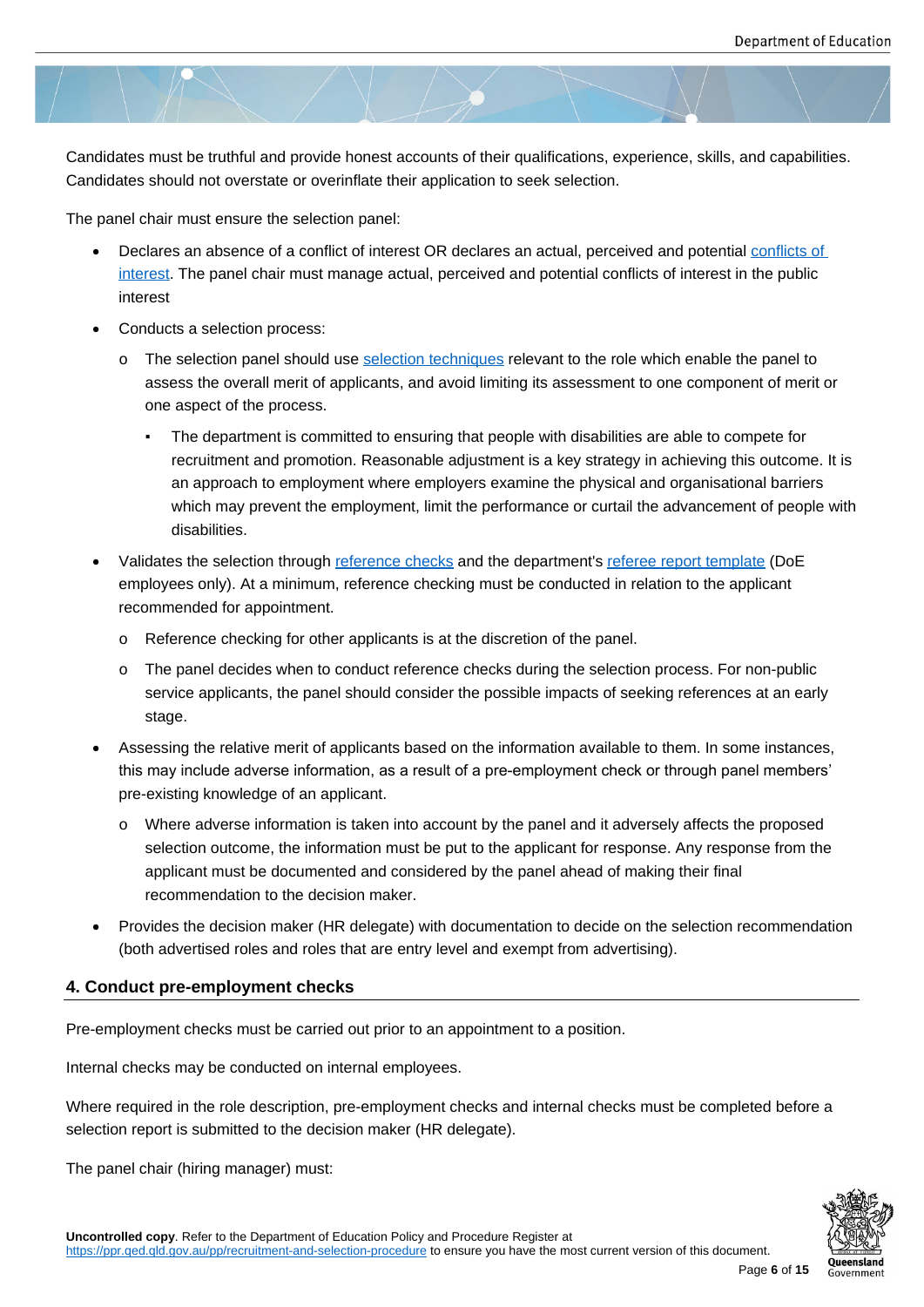- Obtain the consent of the preferred candidate to undertake pre-employment checks
- Ensure the preferred candidate is aware that no appointment decision has been made until the preemployment process is completed
- Confirm:
	- o Reference checks (including seeking the referee's knowledge about past performance assessments and past serious disciplinary action must be conducted)
	- o Working with children authority (Blue Cards) or working with children clearance (Exemption Cards)
	- o Mandatory qualifications
	- o Mandatory registrations
	- o Citizenship and visa
- Request your respective HR Branch to conduct an internal check or serious disciplinary check (where determined) on any internal employees recommended for appointment.

#### **5. Make recommendation for appointment**

When the selection tools and pre-employment checks have been completed, the panel completes its selection recommendation on the template for consideration by the decision maker (HR delegate).

When the selection tools and pre-employment checks have been completed, the selection panel must:

- determine the most meritorious candidate(s) taking into consideration all information learned about the candidates during the recruitment and selection process
- complete their selection recommendation on the selection report (DoE employees only) for consideration by the decision maker (HR delegate).

Where a panel member disagrees with the selection out[come, a Minority](https://intranet.qed.qld.gov.au/Services/HumanResources/payrollhr/careers/corporateschoolsupportstaffrecruitmentselection/Pages/toolstemplatescorporateschoolstaffrecruitment.aspx) Report can be submitted with the selection report for the decision maker (HR delegate).

The panel chair must provide the decision maker (HR delegate) with the following documentation required to decide on the outcome of the selection process:

- Selection report
- Minority report (if submitted)
- Shortlisting notes
- Panel declarations
- Reference checks
- Executive checklist (applicable to SES profile, s122 fixed-term contracts and principals' level 8, 9 and 10 selection processes only)
- Public Service Commission (PSC) Senior Executive nomination form (SES profile only).

The decision maker (HR delegate) must:

[understand their responsibilities as decision maker and be free of all](https://www.forgov.qld.gov.au/appoint-senior-executive) conflicts of interest

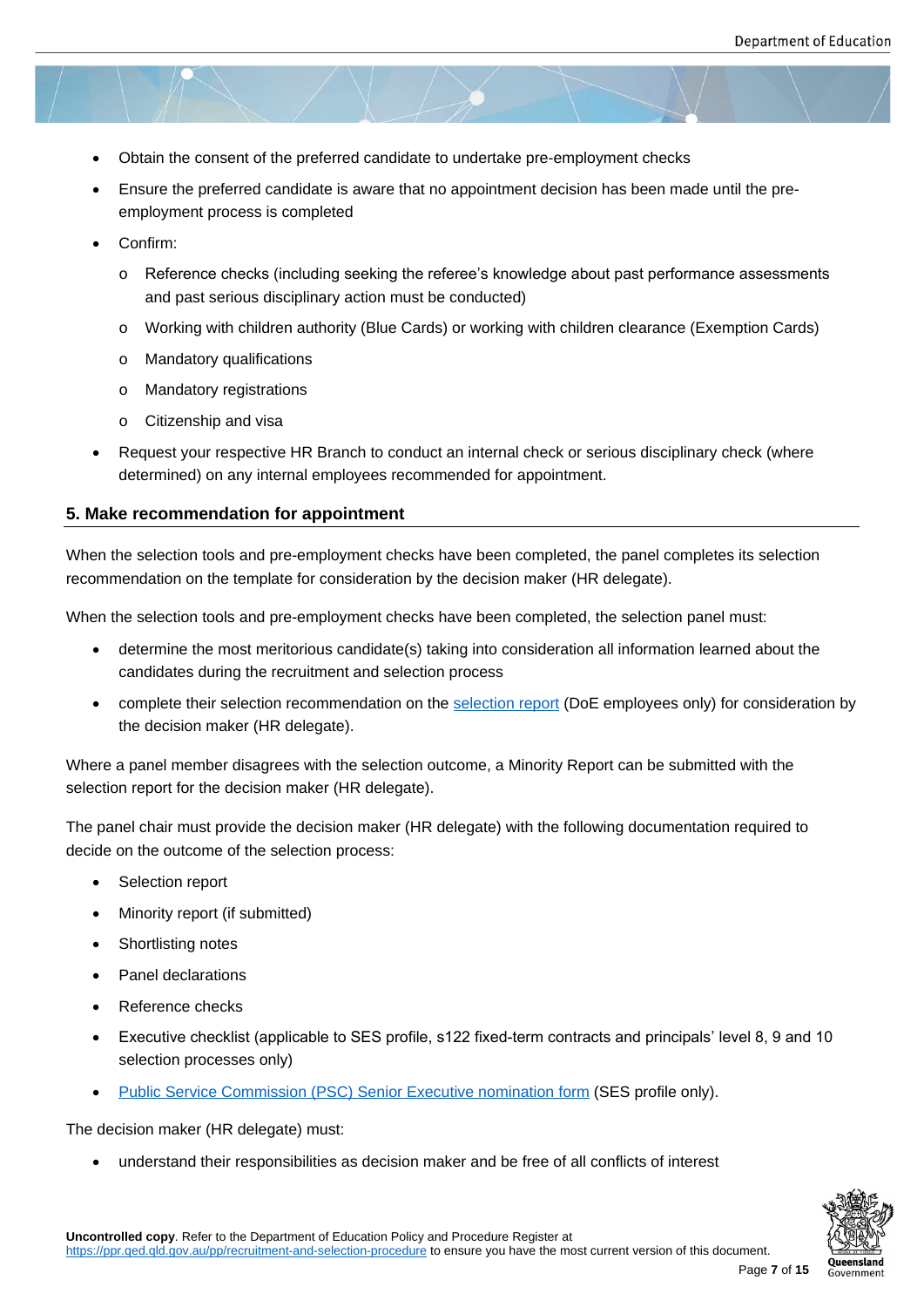- declare an absence of a conflict of interest OR declares an actual, perceived and potential conflict of interest
- if no conflict of interest exists, review the selection documentation and be satisfied the proposed appointee is the most meritorious and, where applicable the selection process complies with the Public Service Act 2008 and the Recruitment and Selection Directive (12/20)
- not be pressured or influenced by an external party in determining the appointment.

#### **6. Appointment a[nd gazetting an appointment from a re](https://www.forgov.qld.gov.au/working-in-the-public-service/directives-awards-and-legislation/search-for-directives-policies-circulars-and-guidelines/recruitment-and-selection-directive-1220)cruitment and selection process**

Once the selection report is approved by the decision maker (HR delegate or, in the case of SES profile roles, the Commission Chief Executive of the Public Service Commission), a member of the panel can:

- Make an offer of appointment to the successful candidate; however, where a blue card or exemption card is required for the role, a current blue card or exemption card must be verified and validated before an offer of employment can be made,
- Where applicable instigate a criminal history check (as per the Criminal history check procedure) of the approved candidate for appointment, and,
- Negotiate a commencement date.

Commencement salary:

- The commencing salary will usually be the first pay point of the classification level. However, the successful applicant may be appointed to any pay point within a classification level based on recognition of skills, knowledge and abilities (excluding employees covered by the Teaching in State Education Award - State 2016, SO and SES roles).
- For Senior Officer roles, the chief executive will determine the relevant Senior Officer pay point to be paid commensurate with the person's skills and expertise, as outlined in the Senior officers - employment conditions Directive (02/21).
- For SES profile roles, the chief executive will determine the package point within the work value range for the role that the SES officer will receive, as outlined in the **Senior Executive Service - Employment** [Conditions Directive \(03/21\)](https://www.forgov.qld.gov.au/working-in-the-public-service/directives-awards-and-legislation/search-for-directives-policies-circulars-and-guidelines/senior-officers-employment-conditions-directive-0221). Unless exceptional circumstances apply, the SES officer will receive remuneration at the minimum package point on initial appointment. Exceptional circumstances will require support of the Commission Chief Executive (of the Public [Service Commission\) for remuneration ab](https://www.forgov.qld.gov.au/working-in-the-public-service/directives-awards-and-legislation/search-for-directives-policies-circulars-and-guidelines/senior-executive-service-employment-conditions-directive-0321)ove the [minimum package point.](https://www.forgov.qld.gov.au/working-in-the-public-service/directives-awards-and-legislation/search-for-directives-policies-circulars-and-guidelines/senior-executive-service-employment-conditions-directive-0321)
- Where the successful candidate is a Queensland Government employee, reappointed within 12 months of cessation of employment, they may have their previous service counted for the purpose of pay point (recognition of service will be considered in accordance with the Recognition of Previous Service Directive  $(12/18)$ .
- Where the successful candidate is a permanent Queensland Government employee and is being appointed to temporarily relieve in a higher level position, the commencing [salary will be the first pay point of the](https://www.forgov.qld.gov.au/working-in-the-public-service/directives-awards-and-legislation/search-for-directives-policies-circulars-and-guidelines/recognition-of-previous-service-directive-1218)  ['higher](https://www.forgov.qld.gov.au/working-in-the-public-service/directives-awards-and-legislation/search-for-directives-policies-circulars-and-guidelines/recognition-of-previous-service-directive-1218) classification level', as outlined in the Higher Duties Directive (04/20).

For advertised positions, the hiring manager must advise HR Branch of the outcome:

For non-teacher recruitment email recruitme[nt.HR@qed.qld.gov.au](https://www.forgov.qld.gov.au/documents/directive/higher-duties-directive-0420)

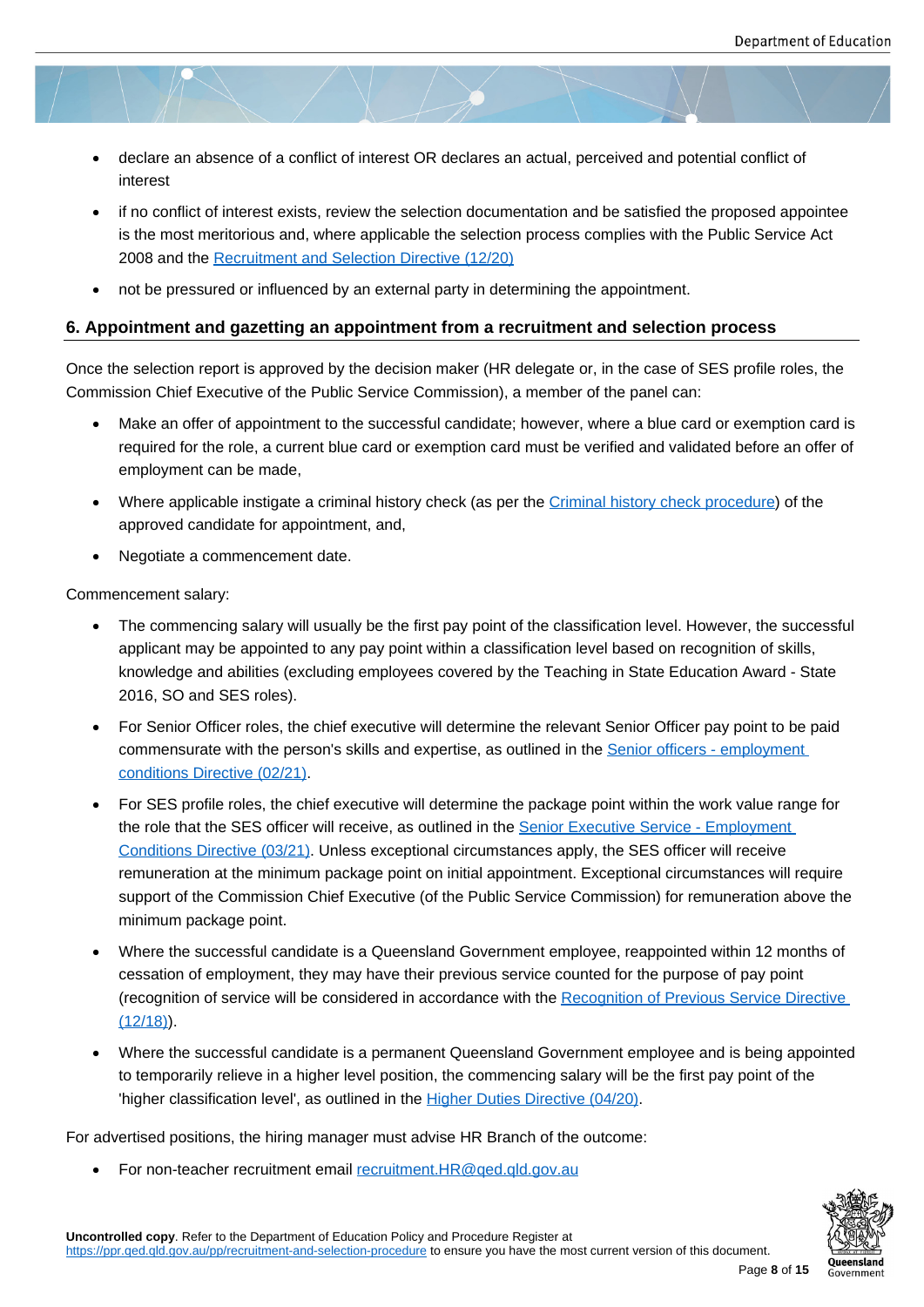- For classified teacher recruitment email recruitmentteaching@ged.gld.gov.au
- For teacher recruitment email TeacherRecruit.HR@qed.qld.gov.au
- For regionally advertised roles regional [HR Team should also be advised](mailto:recruitmentteaching@qed.qld.gov.au)
- For executive recruitment (SES profile and S122 fixed-term contract) email executiveperformance@qed.[qld.gov.au.](mailto:TeacherRecruit.HR@qed.qld.gov.au)

The Recruitment Services Unit and Talent Unit (HR Branch), in consultation with the hiring manager, must gazette the foll[owing appointments within one month of](mailto:executiveperformance@qed.qld.gov.au) the appointment decision:

- all senior executive and senior officer appointments from an advertised vacancy
- promotions of tenured public service officers from an advertised vacancy
- promotions of tenured public service officers arising from the use of the recurring vacancy provision.

The hiring manager must:

- In consultation with HR Branch, advise all candidates the outcome of the recruitment and selection process
- Maintain records relating to the recruitment and selection of employees in accordance with the Whole of Government General Retention and Disposal Schedule (GRDS).

For further information about the appointment process, including letters of appointment, contact HR Br[anch.](https://www.forgov.qld.gov.au/information-and-communication-technology/recordkeeping-and-information-management/recordkeeping/retention-disposal-and-destruction-of-records/search-for-a-retention-and-disposal-schedule/general-retention-and-disposal-schedule-grds)

#### **7. App[eals](https://www.forgov.qld.gov.au/information-and-communication-technology/recordkeeping-and-information-management/recordkeeping/retention-disposal-and-destruction-of-records/search-for-a-retention-and-disposal-schedule/general-retention-and-disposal-schedule-grds)**

At the end of every recruitment and selection process all candidates (regardless of whether they were successful or not) have the right to request feedback. Feedback must be timely, specific and constructive from a member of the selection panel sufficient to explain the panel's recommendation and the decision maker's decision.

A person cannot appeal against a fair treatment decision relating to the recruitment or selection of a public service employee.

A public service employee may appeal certain decisions that affect their employment. However, as per the Appeals directive (07/20) an appeal may be lodged by a public service officer or tenured general employee aggrieved by the decision (an aggrieved officer), provided the following conditions are met:

- the decision relates to the gazetted promotion of a public service officer or tenured general employ[ee](https://www.forgov.qld.gov.au/documents/directive/0720/appeals)
- [the aggri](https://www.forgov.qld.gov.au/documents/directive/0720/appeals)eved officer's application to the role being appealed was received on or before the deadline for the receipt of applications or in the case of continuous applicant pools, the application was received prior to the date of distribution to the selection panel for the relevant promotion
- the aggrieved officer has sought post-selection feedback in accordance with the provisions of the directive relating to recruitment and selection, and
- for an appeal against a promotion from a limited advertising process conducted in accordance with the directive relating to recruitment and selection, the aggrieved officer was covered by the invitation to apply.

Members of the public can make a complaint about a recruitment and selection outcome via the department's Customer complaints management framework.

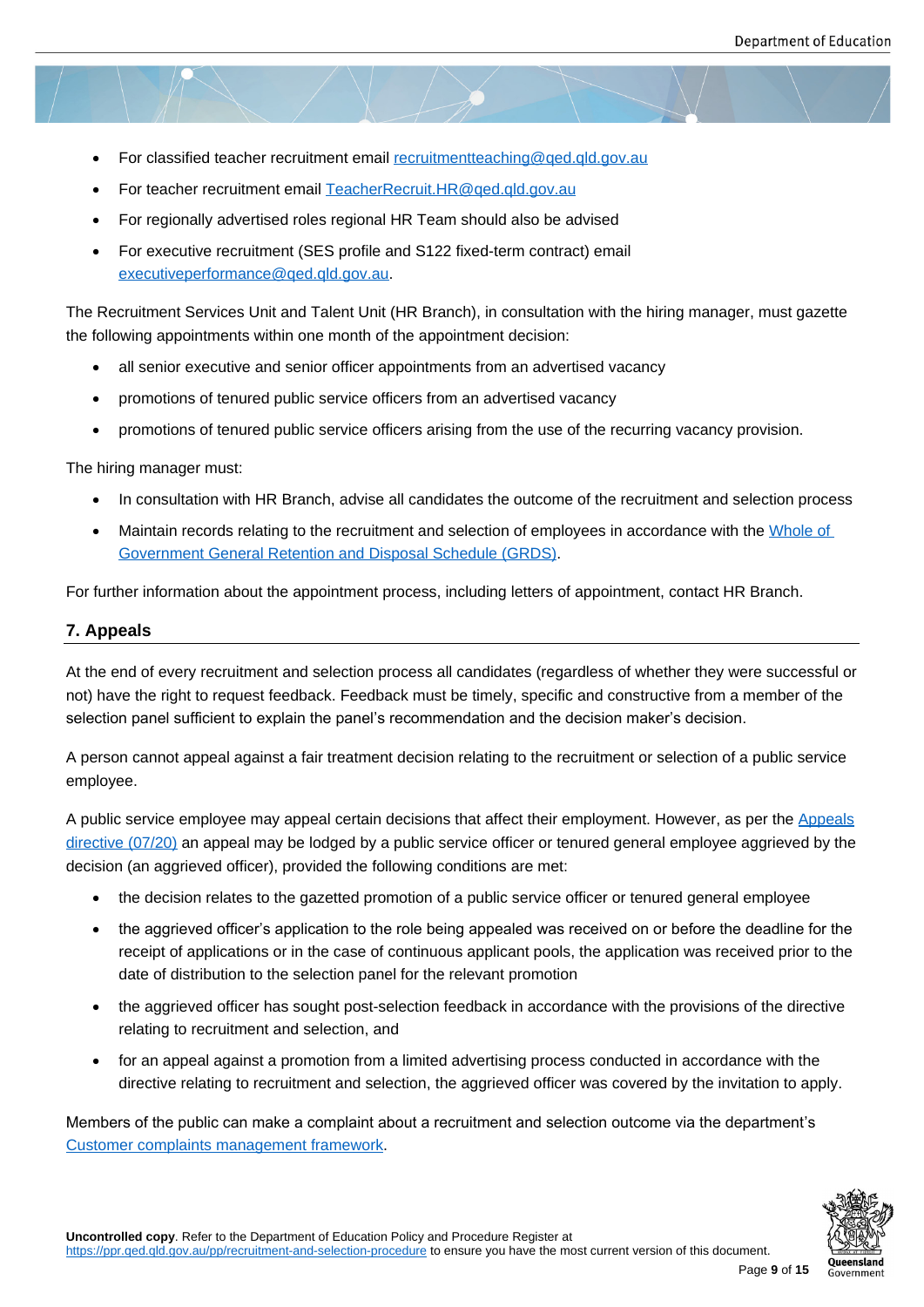# **Definitions**

| <b>Term</b>                         | <b>Definition</b>                                                                                                                                                                                                                                                                                                                                                                                                                                                                                                                                                             |
|-------------------------------------|-------------------------------------------------------------------------------------------------------------------------------------------------------------------------------------------------------------------------------------------------------------------------------------------------------------------------------------------------------------------------------------------------------------------------------------------------------------------------------------------------------------------------------------------------------------------------------|
| <b>Appoint</b>                      | To employ a public service officer, general employee or fixed term temporary<br>employee covered by the Recruitment and Selection Directive 07/20.                                                                                                                                                                                                                                                                                                                                                                                                                            |
| <b>Approved role</b><br>description | An approved role description has been through the Job Evaluation Management<br>System process.                                                                                                                                                                                                                                                                                                                                                                                                                                                                                |
|                                     | Positions to be advertised require role descriptions. A role description provides the<br>opportunity to understand the position to be filled. To successfully embark on a<br>recruitment and selection process and to advertise a position an approved role<br>description is required. The hiring manager is able to source a diverse range of<br>teaching and non-teaching role descriptions on the department's website. If the role is<br>specialised, or the current role description requires updating, the hiring manager may<br>seek the assistance of the JEMS team. |
| <b>Conflict of interest</b>         | Chief executives, senior executives (and equivalents), and public service employees<br>have an obligation to disclose any interest that conflicts or may conflict with the<br>performance of official duties (Sections 102 and 186 of the Public Service Act 2008).                                                                                                                                                                                                                                                                                                           |
|                                     | A conflict of interest occurs when private interests interfere, or appear to interfere with<br>the performance of official duties.                                                                                                                                                                                                                                                                                                                                                                                                                                            |
|                                     | Private interests include personal, professional or business interests, as well as the<br>interests of individuals that you associate with, such as family, dependants and<br>friends.                                                                                                                                                                                                                                                                                                                                                                                        |
|                                     | An actual conflict of interest involves a direct conflict between a public service<br>employee's current duties and responsibilities and existing private interests.                                                                                                                                                                                                                                                                                                                                                                                                          |
|                                     | A perceived conflict of interest can exist where it could be perceived, or it appears,<br>that a public official's private interests could improperly influence the performance of<br>their duties - whether or not this is in fact the case.                                                                                                                                                                                                                                                                                                                                 |
|                                     | A potential conflict of interest arises when a public service employee has a private<br>interest that could conflict with their official duties in the future.                                                                                                                                                                                                                                                                                                                                                                                                                |
| <b>Minority report</b>              | Where the panel is unable to reach a selection recommendation after adequate<br>deliberation and discussion, a minority report is to be submitted. The minority report is<br>to be prepared by the relevant panel member and used to clearly outline the reasons<br>for not supporting the recommendation of the selection panel.                                                                                                                                                                                                                                             |
| <b>Entry level</b>                  | Entry level roles, in relation to the Queensland Public Service Officers and Other<br>Employees Award - State 2015 are those roles at classification levels 1 and 2 of the<br>administrative, technical, professional and operational streams. A role at classification<br>level 3 of the operational stream may also be considered entry level where the role<br>does not represent a career path for staff of the agency and the role has no<br>supervisory responsibility.                                                                                                 |

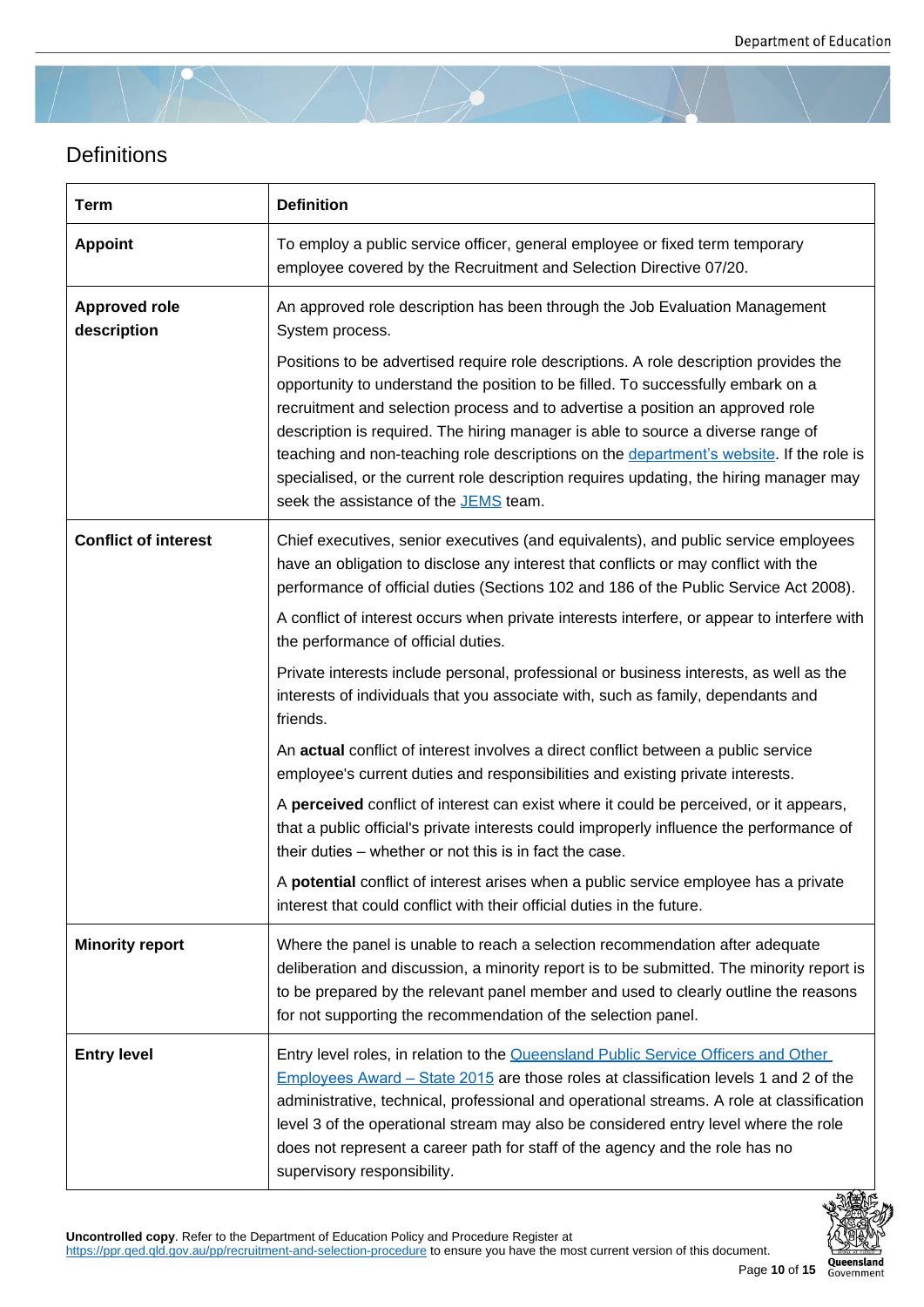| <b>Term</b>                               | <b>Definition</b>                                                                                                                                                                                                                                                                           |
|-------------------------------------------|---------------------------------------------------------------------------------------------------------------------------------------------------------------------------------------------------------------------------------------------------------------------------------------------|
|                                           | Entry level roles are the lowermost classification level of a specific stream or<br>classification structure, provided that the base superannuable salary of that<br>classification level (not including loading or allowances) does not exceed the<br>equivalent of AO5(4).                |
| <b>Executive recruitment</b>              | Executive recruitment includes SES profiled positions, s122 fixed-term contracts and<br>principals' level 8, 9 and 10.                                                                                                                                                                      |
| <b>Factual and professional</b><br>advice | Factual and professional advice upholds the values and responsibilities of the public<br>service during any recruitment and selection process.                                                                                                                                              |
|                                           | It is information needed to assist in making a recommendation of a selection<br>outcome.                                                                                                                                                                                                    |
| <b>Identified roles</b>                   | Is a role or a position in relation to which it is lawful to discriminate in favour of a<br>person possessing one of the attributes set out in section 7 of the Anti-Discrimination<br>Act 1991 for the purpose contained in section 25 of that Act.                                        |
| Independent panel<br>member               | Someone who has no vested interest in the recruitment outcome and must not be<br>from the same Ministerial portfolio.                                                                                                                                                                       |
| <b>Internal checks</b>                    | Internal checks are integrity checks undertaken on departmental employees by<br>central office and includes reporting on any substantiated conduct breach or active<br>conduct matter that may delay an appointment, exclude an appointee or render a<br>person ineligible for appointment. |
| <b>Mandatory conditions</b>               | Are inherent requirements of the role and can include certain classes of drivers'<br>license, statutory restrictions, any requirement for the appointee to undertake regular<br>travel etc.                                                                                                 |
| <b>Mandatory qualifications</b>           | Mandatory qualifications are qualifications essential for the occupant of a role to hold<br>in order to comply with an industrial instrument or to satisfy legal, accreditation or<br>registration requirements or where a chief executive determination has been made.                     |
| Merit criteria                            | The extent to which the person has abilities, aptitude, skills, qualifications, knowledge,<br>experience and personal qualities relevant to the carrying out of the duties in<br>question, and if relevant:                                                                                 |
|                                           | the way in which the person carried out any previous employment or<br>occupational duties<br>the extent to which the person has potential for development.                                                                                                                                  |
| <b>Merit principle</b>                    | The selection of an eligible person for an appointment or secondment as a public<br>service employee must be based on merit alone (the merit principle)                                                                                                                                     |

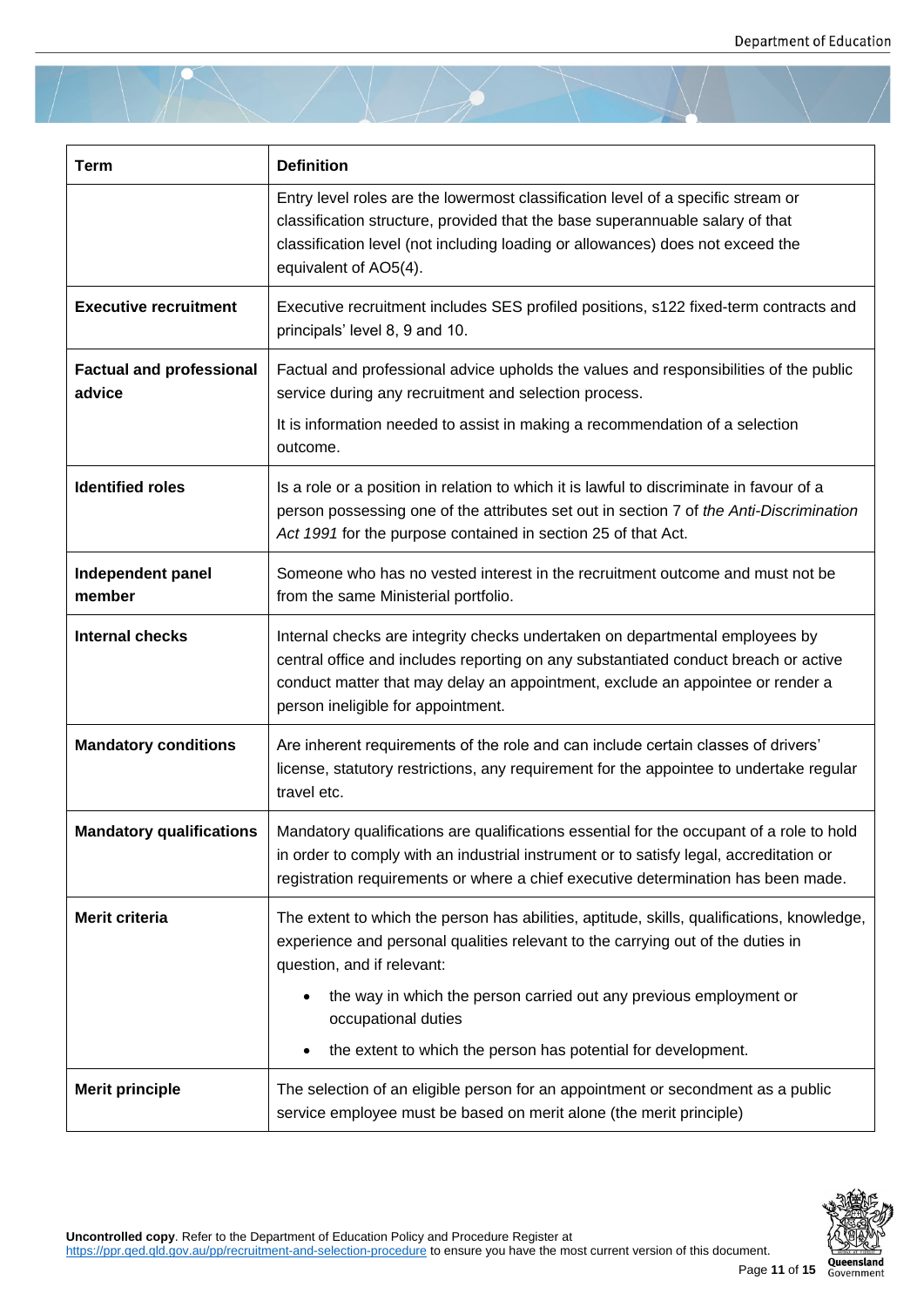| <b>Term</b>                                    | <b>Definition</b>                                                                                                                                                                                                                                                                                                                                                                                                                                                                                                                                                                                                                                              |
|------------------------------------------------|----------------------------------------------------------------------------------------------------------------------------------------------------------------------------------------------------------------------------------------------------------------------------------------------------------------------------------------------------------------------------------------------------------------------------------------------------------------------------------------------------------------------------------------------------------------------------------------------------------------------------------------------------------------|
| <b>Queensland Government</b><br><b>Gazette</b> | Is an online publication containing legal notices, such as legislative changes, and<br>appointments to permanent government positions.                                                                                                                                                                                                                                                                                                                                                                                                                                                                                                                         |
| <b>Recurring vacancy</b>                       | Are those vacancies that are identical to the original vacancy in terms of title,<br>remuneration, classification level and role description, provided the appointment is<br>made within 12 months of the closing date of the original vacancy.<br>A recurring vacancy also means a similar vacancy provided that the classification<br>level, remuneration and key capabilities are the same as the original vacancy and the<br>role requirements are similar and the advertisement included a note that applications<br>may be used to appoint to similar vacancies for a specified period up to 12 months<br>after the closing date of the initial vacancy. |
| <b>Selection panel</b>                         | Are the persons responsible for conducting the assessment of applicants and making<br>a recommendation about appointment to the decision maker. For SES vacancies, the<br>panel must include one member from outside the Ministerial portfolio and is identified<br>as the Independent Panel Member.                                                                                                                                                                                                                                                                                                                                                           |
| <b>Serious disciplinary</b><br>check           | Serious disciplinary action is defined under the Public Service Act as<br>disciplinary action under a public sector disciplinary law involving -<br>termination of employment; or<br>reduction of classification level or rank; or<br>transfer or redeployment to other employment; or<br>reduction of remuneration level<br>Or<br>A disciplinary declaration under a public sector disciplinary law that states a<br>disciplinary action mentioned in paragraph (a)(i) or (ii) as the disciplinary action that<br>would have been taken against the person if the person's employment had not ended.                                                          |
| <b>Talent pool</b>                             | An expression used to describe a database with current and potential future job<br>candidates received by the department that can be used for short-term recruitment<br>and selection processes.                                                                                                                                                                                                                                                                                                                                                                                                                                                               |

# Legislation

- *Anti-Discrimination Act 1991* (Qld)
- *Public Service Act 2008* (Qld)
- *[Industrial Relations Act 2016](https://www.legislation.qld.gov.au/view/pdf/2017-06-05/act-1991-085)* [\(Qld\)](https://www.legislation.qld.gov.au/view/pdf/2017-06-05/act-1991-085)
- *[Working with Children \(Risk M](https://www.legislation.qld.gov.au/view/html/inforce/current/act-2008-038)anagement and Screening) Act 2000* (Qld)
- *[Human Rights Act 2019](https://www.legislation.qld.gov.au/view/html/inforce/current/act-2016-063)* (Qld[\)](https://www.legislation.qld.gov.au/view/html/inforce/current/act-2016-063)

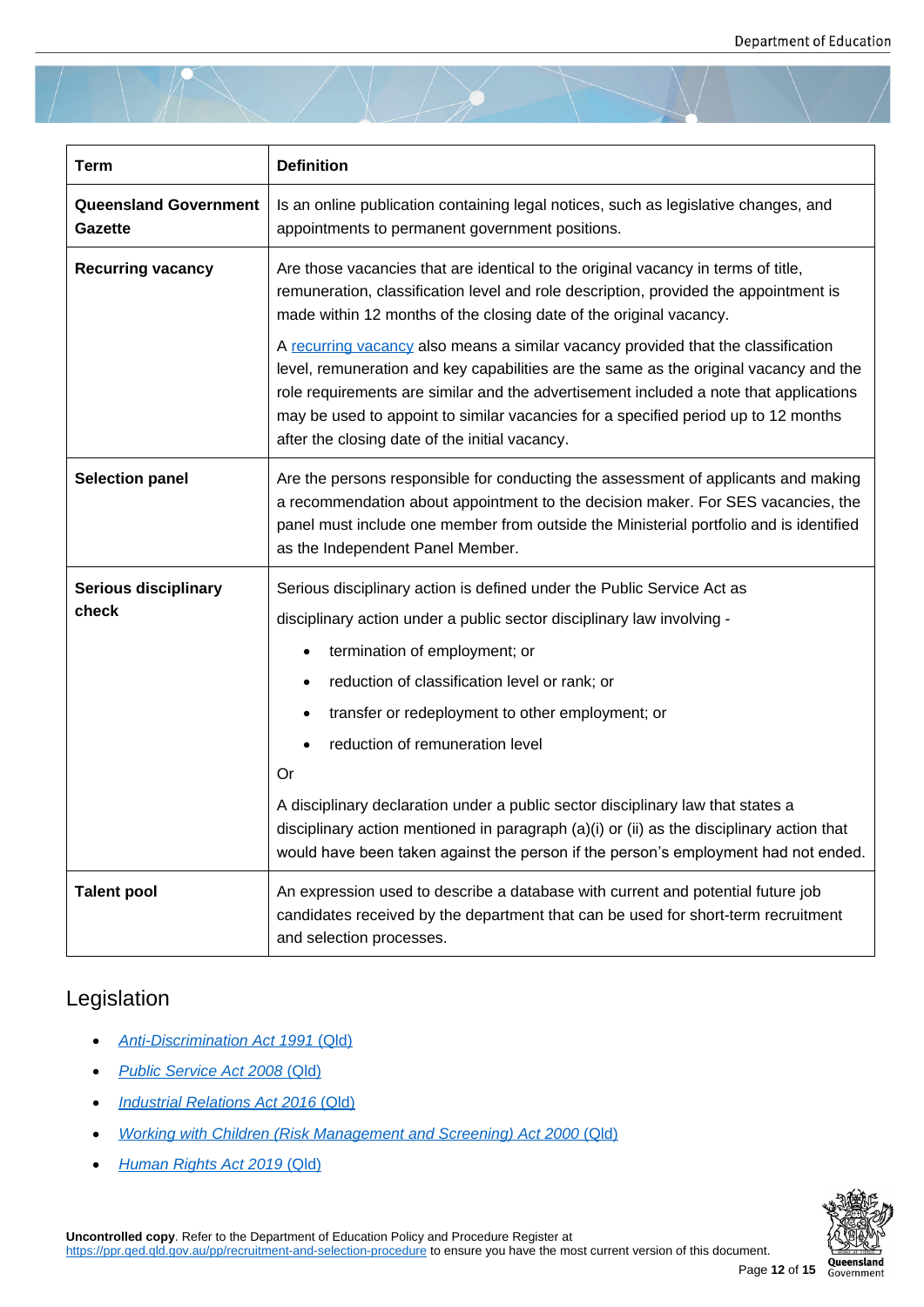- Queensland Public Service Officers and Other Employees Award State 2015
- General Employees (Queensland Government Departments) and Other Employees Award State 2015
- [Teaching in State Education Award State 2](https://www.qirc.qld.gov.au/sites/default/files/qld_public_service_010918.pdf?v=1542530003)016
- [Department of Education State School Teachers](https://www.qirc.qld.gov.au/sites/default/files/general_employees.pdf?v=1542331521)' [Certified Agreement 2019](https://www.qirc.qld.gov.au/sites/default/files/general_employees.pdf?v=1542331521)
- [Department of Education Teachers Aides](https://www.qirc.qld.gov.au/sites/default/files/teaching_state_ed_010918_0.pdf?v=1542521408)' [Certifi](https://www.qirc.qld.gov.au/sites/default/files/teaching_state_ed_010918_0.pdf?v=1542521408)ed Agreement 2018
- [Department of Education](https://www.qirc.qld.gov.au/sites/default/files/2019_cb101.pdf?v=1574397508) Cleaners' Cert[ified Agreement 2018](https://www.qirc.qld.gov.au/sites/default/files/2019_cb101.pdf?v=1574397508)
- [Department of Education Certified Agreement 2019](https://www.qirc.qld.gov.au/sites/default/files/2019_cb36.pdf?v=1560915162)
- [Recruitment and Selection \(Directive 12/20\)](https://www.qirc.qld.gov.au/sites/default/files/2019_cb38.pdf?v=1560756740)
- [Higher duties \(Directive 04/20\)](https://www.qirc.qld.gov.au/sites/default/files/2020_cb46.pdf)
- [Senior Executive Service Employment con](https://www.forgov.qld.gov.au/documents/directive/1220/recruitment-and-selection)ditions (Directive 03/21)
- [Senior Officers Employment c](https://www.forgov.qld.gov.au/working-in-the-public-service/directives-awards-and-legislation/search-for-directives-policies-circulars-and-guidelines/higher-duties-directive-0420)onditions (Directive 02/21)
- [Fixed Term Contracts of Employment exec](https://www.forgov.qld.gov.au/working-in-the-public-service/directives-awards-and-legislation/search-for-directives-policies-circulars-and-guidelines/senior-executive-service-employment-conditions-directive-0321)utive employees (Directive 18/18)
- [Workforce Establishment Management Framework \(Direc](https://www.forgov.qld.gov.au/working-in-the-public-service/directives-awards-and-legislation/search-for-directives-policies-circulars-and-guidelines/senior-officers-employment-conditions-directive-0221)tive 05/12)
- [Appeals \(Directive 07/20\)](https://www.forgov.qld.gov.au/documents/directive/1818/fixed-term-contracts-employment-executive-employees)
- [Employment Screening \(Directive 07/11\)](https://www.forgov.qld.gov.au/documents/directive/0512/workforce-establishment-management-framework)
- [Recognition of Previous S](https://www.forgov.qld.gov.au/working-in-the-public-service/directives-awards-and-legislation/search-for-directives-policies-circulars-and-guidelines/appeals-directive-0720)ervice (Directive 12/18)

# Dele[gations/Authorisations](https://www.forgov.qld.gov.au/documents/directive/0711/employment-screening)

**HR** delegations (DoE employees only)

# Policies and procedures in this group

- [Recruitment and](https://intranet.qed.qld.gov.au/Services/HumanResources/payrollhr/personaldetailspay/Pages/mydelegations.aspx) selection policy
- Criminal history check procedure
- **[Employee separation procedure](https://ppr.qed.qld.gov.au/attachment/recruitment-and-selection-policy.pdf)**
- [Recruitment of classified teacher](https://ppr.qed.qld.gov.au/pp/criminal-history-check-procedure) positions (school leaders and heads of program) procedure
- [Relinquish from position procedu](https://ppr.qed.qld.gov.au/pp/employee-separation-procedure)re
- [Relocation of classified teachers \(school leaders and heads of program\) procedure](https://ppr.qed.qld.gov.au/pp/recruitment-of-classified-teacher-positions-school-leaders-and-heads-of-program-procedure)
- [Transfer at level procedure](https://ppr.qed.qld.gov.au/pp/relinquish-from-position-procedure)
- [Unattach from position procedure](https://ppr.qed.qld.gov.au/pp/relocation-of-classified-teachers-school-leaders-and-heads-of-program-procedure)
- [Workplace reform permane](https://ppr.qed.qld.gov.au/pp/transfer-at-level-procedure)ncy procedure

# Supp[orting information for this](https://ppr.qed.qld.gov.au/pp/unattach-from-position-procedure) procedure

[Nil](https://ppr.qed.qld.gov.au/pp/workplace-reform-permanency-procedure)

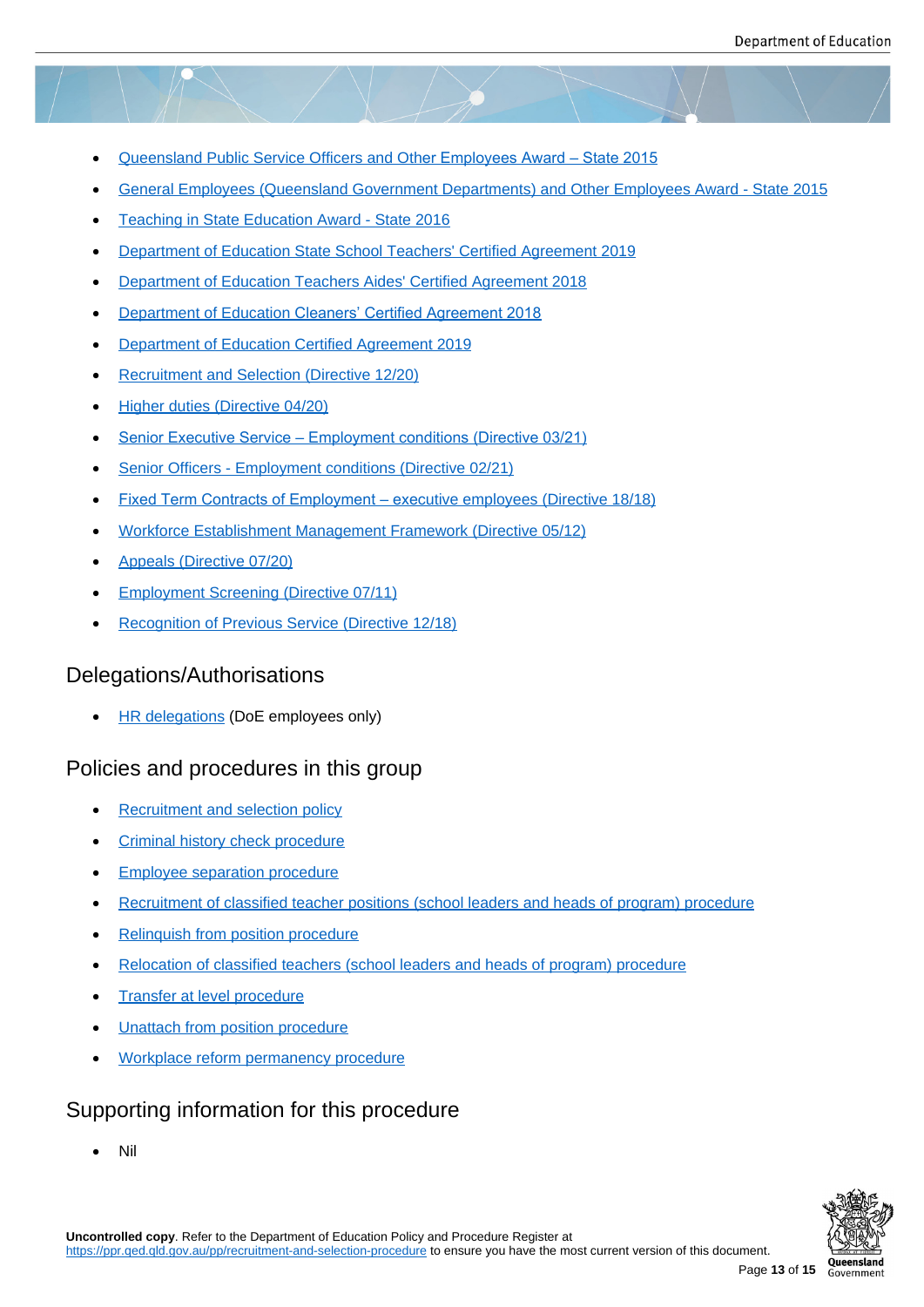### Other resources

- Appointment to Senior Executive Service (SES) positions guideline
- Appoint a senior executive
- [Careers, jobs and recruitment \(DoE employees only\)](https://www.forgov.qld.gov.au/working-in-the-public-service/directives-awards-and-legislation/search-for-directives-policies-circulars-and-guidelines/appointment-secondment-and-interchange-arrangements-senior-executive-service)
- [Conflict of interest procedu](https://www.forgov.qld.gov.au/appoint-senior-executive)re
- [Criminal history check procedu](https://intranet.qed.qld.gov.au/Services/HumanResources/payrollhr/careers)re
- **[Employment security policy](https://ppr.qed.qld.gov.au/pp/conflict-of-interest-procedure)**
- **[Establishment and role managem](https://ppr.qed.qld.gov.au/pp/criminal-history-check-procedure)ent (DoE employees only)**
- **[General retention and dispo](https://www.forgov.qld.gov.au/working-in-the-public-service/directives-awards-and-legislation/search-for-directives-policies-circulars-and-guidelines/employment-security-policy)sal schedule (GRDS)**
- **[Individual employee grievances proce](https://intranet.qed.qld.gov.au/Services/HumanResources/payrollhr/careers/workforcemanagement/Pages/establishment-and-role-management.aspx)dure**
- [Recruitment of classified teacher positions \(schoo](https://www.forgov.qld.gov.au/information-and-communication-technology/recordkeeping-and-information-management/recordkeeping/retention-disposal-and-destruction-of-records/search-for-a-retention-and-disposal-schedule/general-retention-and-disposal-schedule-grds)l leaders and heads of program) procedure
- [Reasonable adjustments procedure](https://ppr.qed.qld.gov.au/attachment/individual-employee-grievance-procedure.pdf)
- [Recruitment and Selection Resource via the Learning Place \(DoE employees only\)](https://ppr.qed.qld.gov.au/pp/recruitment-of-classified-teacher-positions-school-leaders-and-heads-of-program-procedure)
- [Recruitment and Selection Standard](https://ppr.qed.qld.gov.au/pp/reasonable-adjustments-procedure)s of practice (DoE employees only)
- [Relocation of classified teachers \(sch](https://staff.learningplace.eq.edu.au/learning/Lists/CourseCatalogue/ViewCourse.aspx?List=8fc26d05-82c1-4d5e-9ac9-7585c03ab2bf&ID=184)ool leaders and heads of program) procedure
- Recognition of prior servic[e teachers procedure](https://intranet.qed.qld.gov.au/Services/HumanResources/payrollhr/careers/corporateschoolsupportstaffrecruitmentselection/Pages/standards-practice-corporate-and-school-support-staff.aspx)
- **[Senior Executive Services Profile Management Procedures](https://ppr.qed.qld.gov.au/pp/relocation-of-classified-teachers-school-leaders-and-heads-of-program-procedure)**
- [Teacher workforce mobility policy](https://ppr.qed.qld.gov.au/pp/recognition-of-prior-service-teachers-procedure)
- [Transfer at level procedure](https://www.forgov.qld.gov.au/__data/assets/pdf_file/0025/188413/senior-executive-service-profile-management-procedures.pdf)
- [We all belong embracing workp](https://ppr.qed.qld.gov.au/pp/teacher-workforce-mobility-policy)lace inclusion and diversity (DoE employees only)
- [Working with children autho](https://ppr.qed.qld.gov.au/pp/transfer-at-level-procedure)rity procedure

# **Cont[act](https://intranet.qed.qld.gov.au/Services/HumanResources/payrollhr/workplaceculturediversity/we-all-belong)**

For all r[ecruitment related enquiries contact Huma](https://ppr.qed.qld.gov.au/pp/working-with-children-authority-procedure)n Resources:

Non-teacher recruitment Email: recruitment.HR@qed.qld.gov.au

Classified teacher recruitment Email: [recruitmentteaching@qed.qld.go](mailto:recruitment.HR@qed.qld.gov.au)v.au

Teacher recruitment Email: [TeacherRecruit.HR@qed.qld.gov.au](mailto:recruitmentteaching@qed.qld.gov.au)

Executive Recruitment (SES profile and s122 fixed-term contract) Email: [executiveperformance@qed.qld.gov.](mailto:TeacherRecruit.HR@qed.qld.gov.au)au